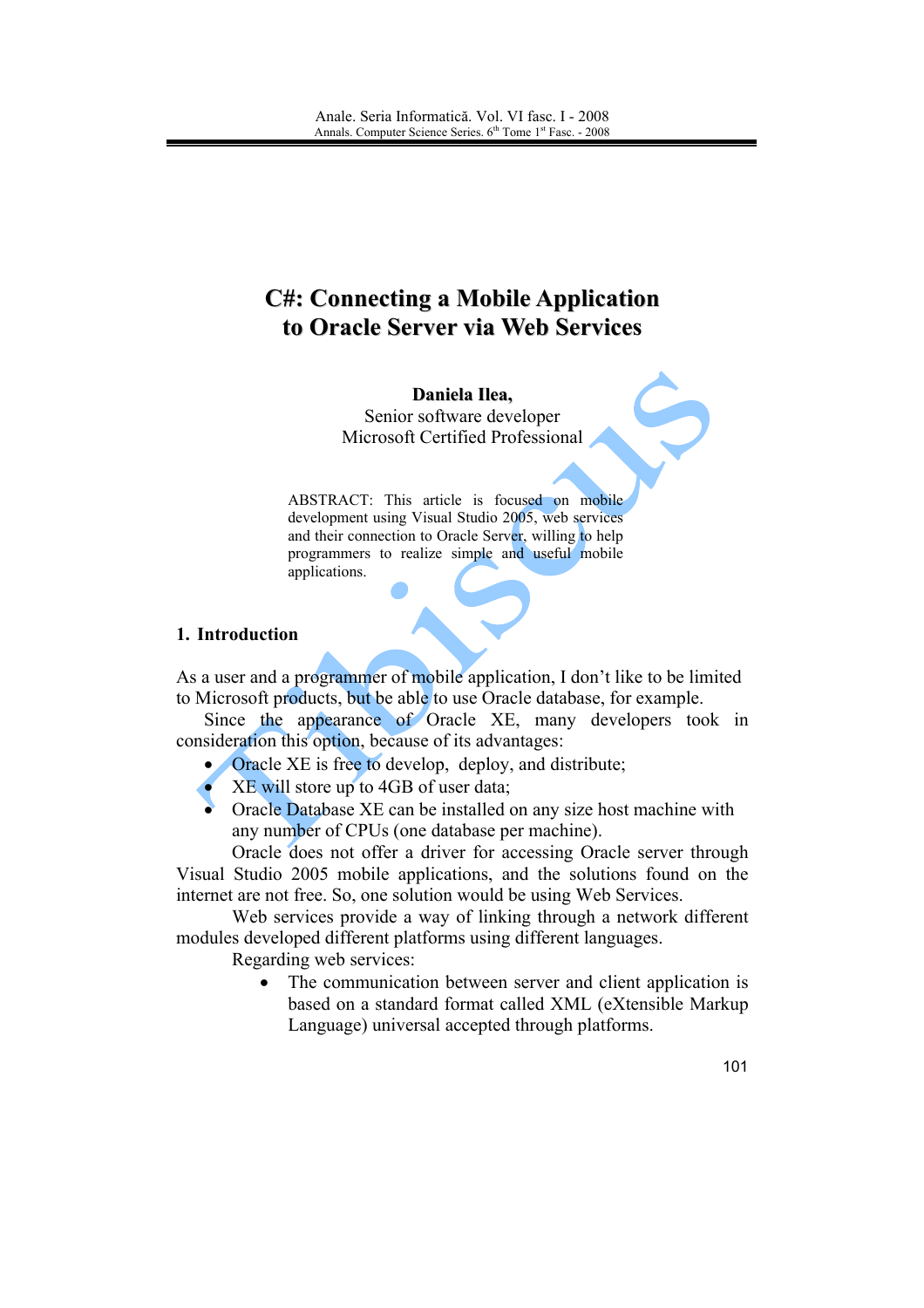- WSDL (Web Service Description Language) is a file located  $\bullet$ application folder containing information about on namespace of the XML file and the description of the elements that the service consists in.
- SOAP (Simple Object Access Protocol) is the protocol of  $\bullet$ communication with the web server.
- IIS (Internet Information Server), the web server.

Our application will need the following:

- Visual Studio 2005  $\bullet$
- **IIS**  $\bullet$
- Oracle XE Server

The applications will be structured as in the following figure:

| Data request<br>Answer | Web<br>Service | Data request<br>Answer | Oracle |
|------------------------|----------------|------------------------|--------|
|                        |                |                        |        |

## 2. Oracle Server

After the server is installed, we need to create the Oracle objects for our application:

- tables to hold our data
- Packages with procedures for managing our data

Of course as the complexity of application is increased, the structure of the database is more complex. But for our sample purpose, those two will be enough.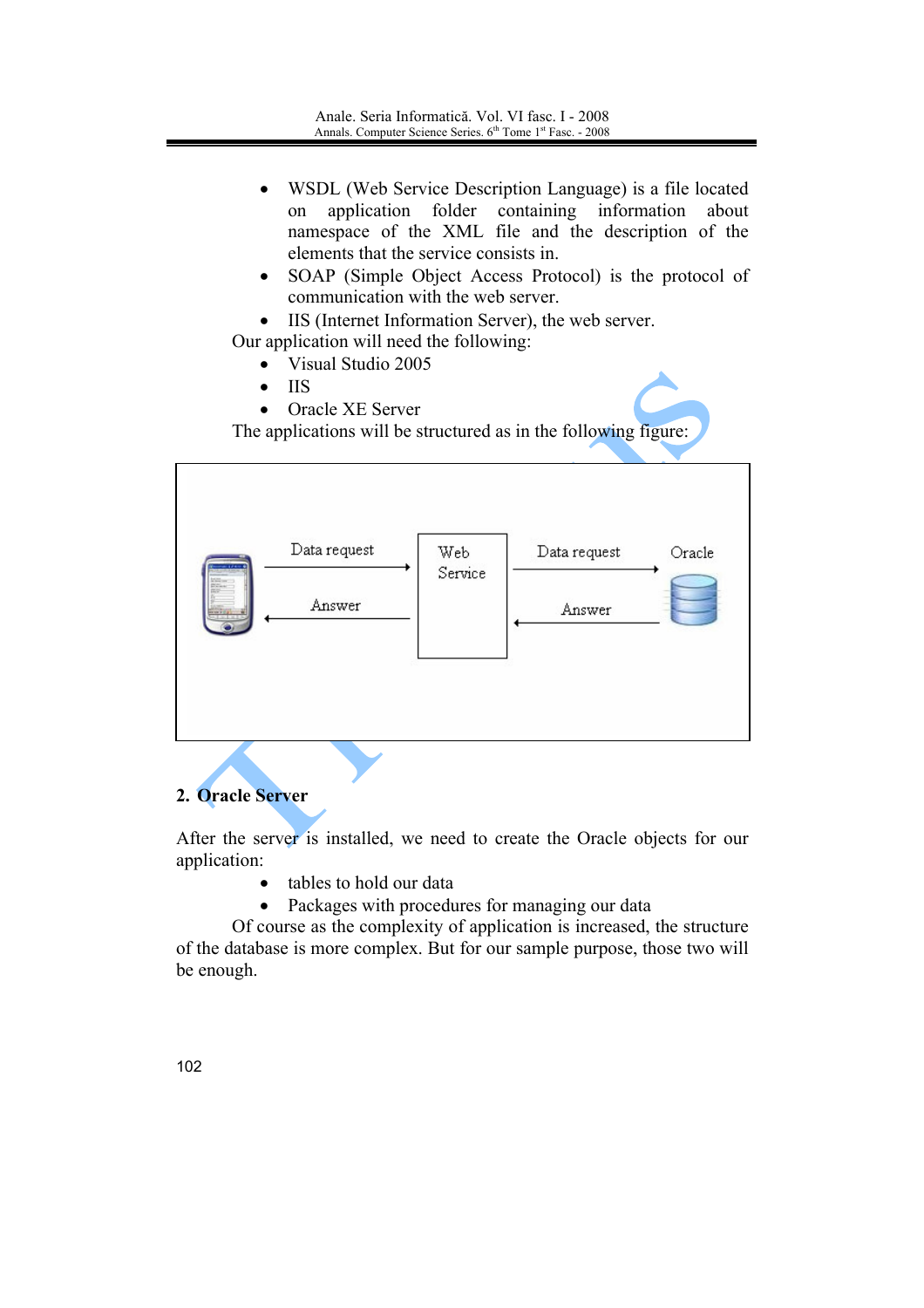# 3. IIS

The IIS needs some configuration in order to host our web service.

- For the web service a virtual folder is created. In this folder  $\bullet$ the web service will be deployed.
- Set the rights for the virtual folder (read, execute..)  $\bullet$
- Other web server specific configuration  $\bullet$

#### 4. Web Service

The web service is created as a distinct website application using Visual Studio .NET 2005.

First of all, the web service needs to have a reference to "Oracle.DataAccess.dll"

Through the AppCode folder, I created a separate class containing methods necessary to communicate with Oracle.



We need a connection defined as following:

Oracle.DataAccess.Client.OracleConnection cn: cn=new Oracle.DataAccess.Client.OracleConnection(); cn.ConnectionString = "User Id=csharp; password=csharp; Data  $Source = \chi E$ ;";  $cn. Open();$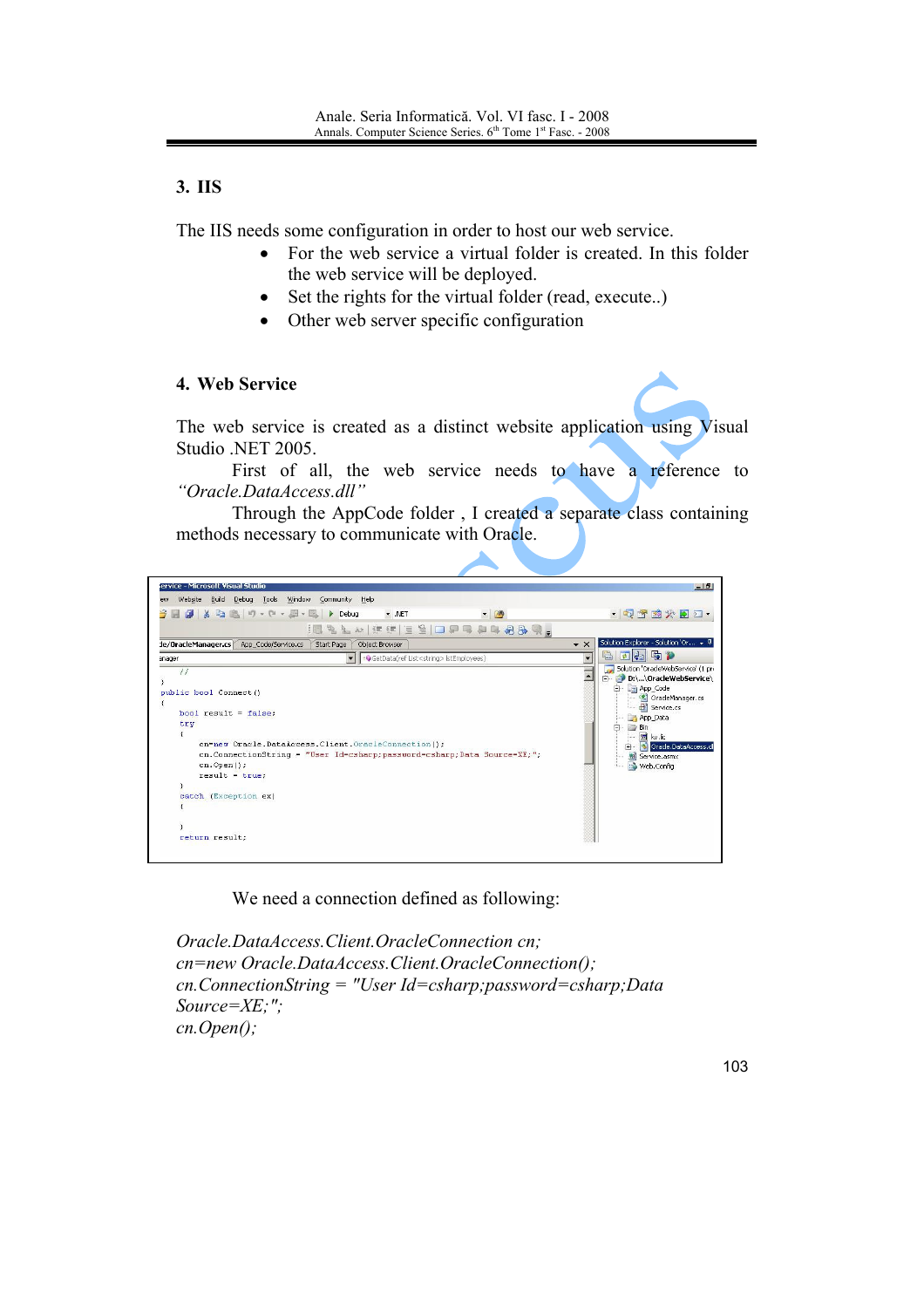To hold the data gathered from Oracle tables, I used a generic list (a strongly typed list of objects that can be accessed by index).

I read the data from Oracle by using an *OracleCommand* and OracleDataReader.

The WebServices methods are exposed to the client application through Service.cs class.

Each method in a web service needs to have the tag:

[WebMethod] public void GetEmployeesData(ref List<string> strData) ₹  $m$ anager = new OracleManager(); manager.GetData(ref strData);  $\left\{ \right\}$ 

After the web service is created and compiled, it needs to be published onto the webserver (IIS) in the virtual folder previously created.

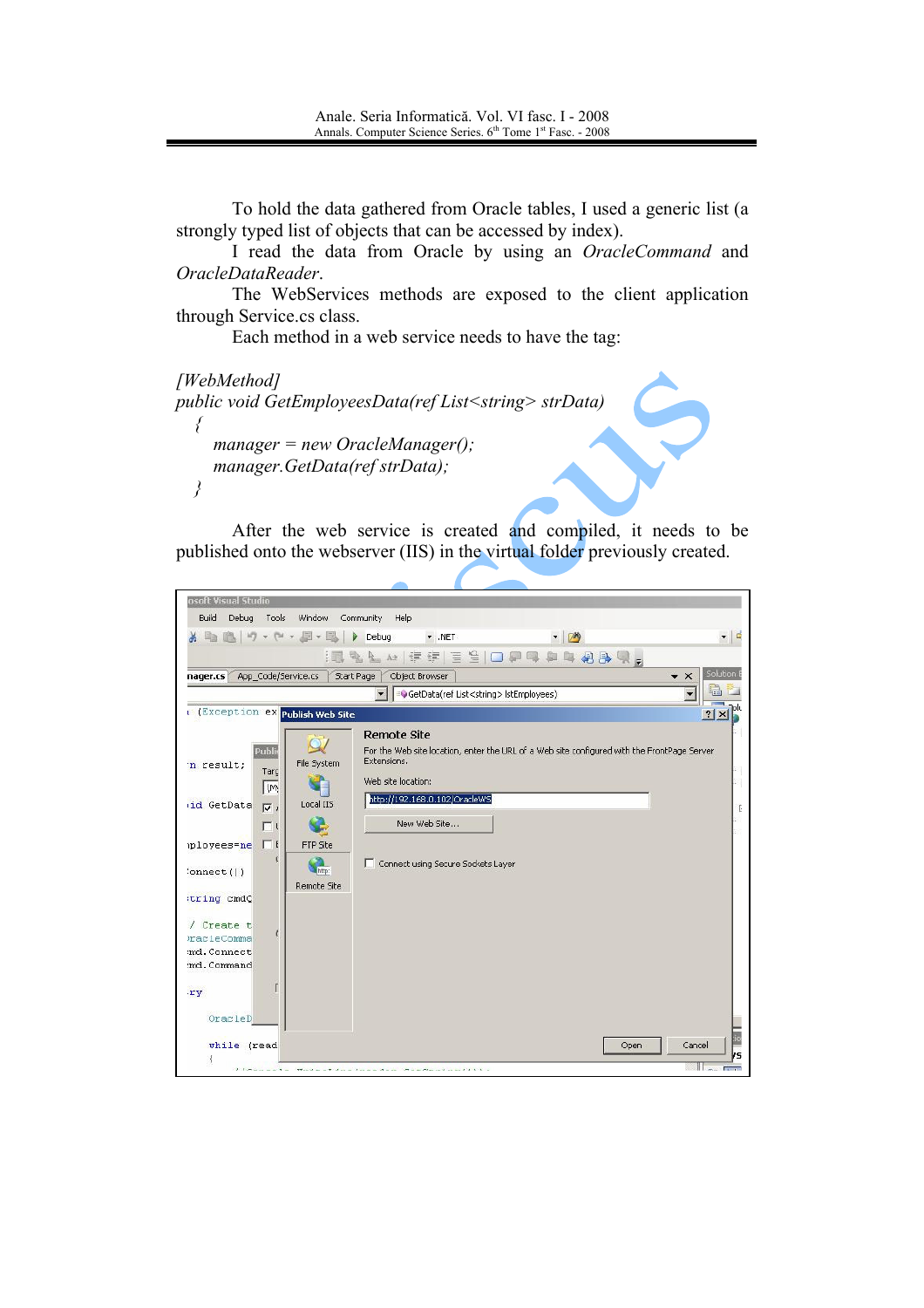Testing the web service can be done by using a browser, typing the web address followed by the Service application.

Exemple: http://localhost:1576/OracleWebService/Service.asmx. where OracleWebService is the virtual folder and Service is the web service.

After that step, the web service is ready to be consumed (is ready to accept requests from the client application).

## 5. Mobile application

The mobile application needs to have an web reference to the web service previously created.

After declaring an object of type *OracleWS. Service* all the methods from the web service are available.



## **Conclusions**

Web services are easy to use and implement and they represent my choice as a Visual Studio programmer

There are a few other ways (some may say better) :

- We can use PHP web server and PHP for an web service  $\bullet$
- We can use Apache Tomcat and java server pages for web service  $\bullet$